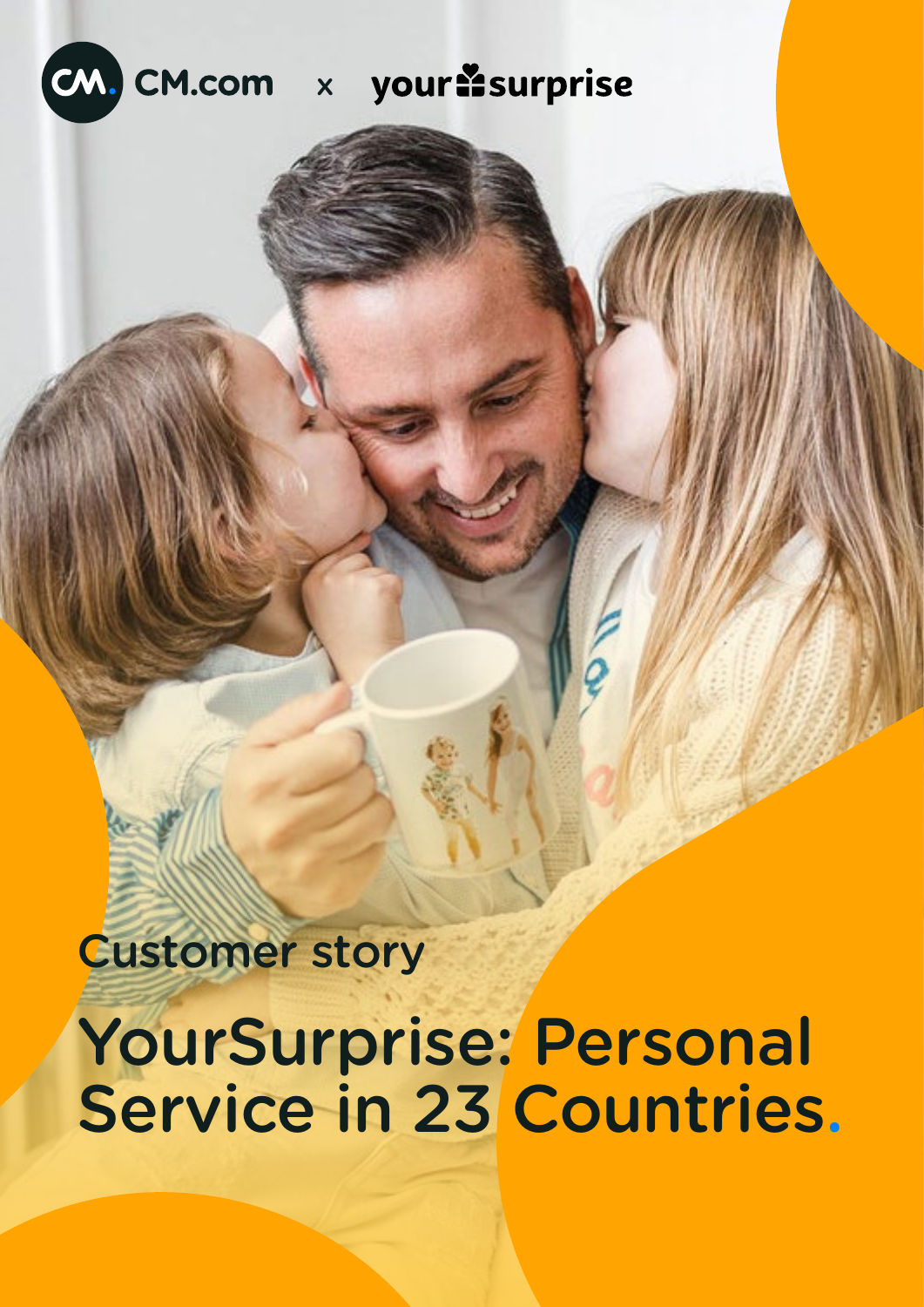## your **Esurprise**

Founded in a small city in the Netherlands but active worldwide, YourSurprise has become the preferred brand for personalized gifts with photos and text in B2C and B2B. With its endless possibilities and fast delivery, adequate customer service is an inextricable part of the total experience.

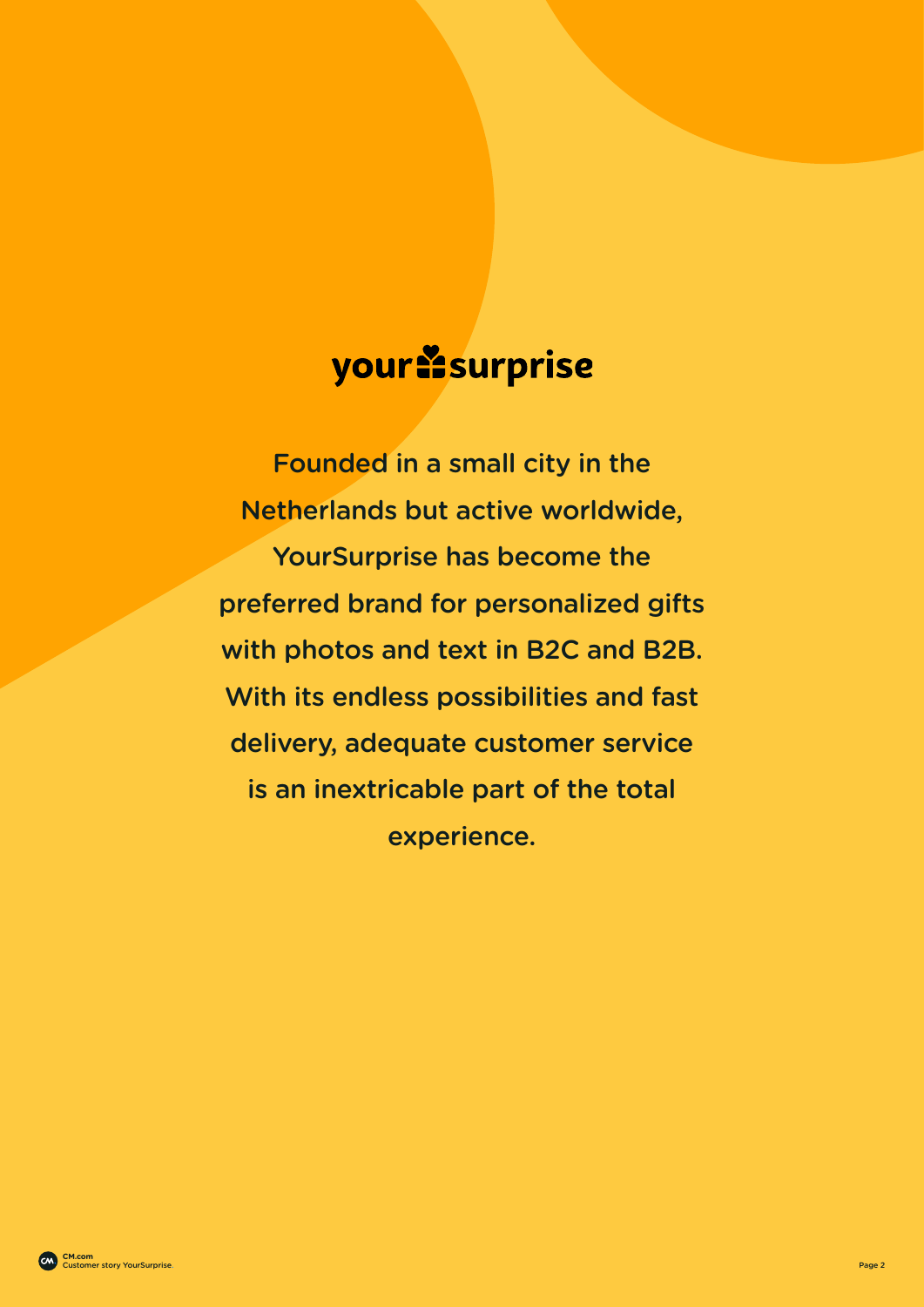#### Spreading Happiness

"Our ambition is to spread happiness all over the world. Whoever creates a personalized gift creates a piece of happiness," said Kirsten Bravenboer, Customer Service Team Lead at YourSurprise. "The company has existed for 16 years now and operates intentionally from Zierikzee. This is where YourSurprise started and where we produce all gifts - from printed mugs and aprons to food, puzzles, or seasonal products - 'in-house'. We believe strongly in staying true to our roots, but our ambitions continue to grow. We are now active in the Benelux, Europe, and even beyond. This growth has increased the importance of fast and friendly customer service."

#### Proactive and Personal

YourSurprise chose to work with [Mobile Service Cloud](https://www.cm.com/mobile-service-cloud/) as customer service software to achieve this. This way, the team can communicate with customers via all channels within one central tool. No matter if it's via phone or live chat, social media, or WhatsApp.

"Almost three-quarters of customer contact takes place in the pre-sale phase. We sometimes literally help select the right gift. Those conversations are very personal. Not surprisingly, we want to be as approachable as possible," says Kirsten. "As such, our contact information is not hidden on our website but prominently displayed." Customers are also, where possible, approached in a proactive and personal manner; the agents adopt the attitude of private gift helper. The web widget features a photo of the agent, creating a connection immediately. We also pay close attention to current life events to optimize the customer experience. "If a customer orders a gift for a certain birthday, for example, we anticipate this in the conversation. Personalization is not only embedded in our products but absolutely also in our customer service."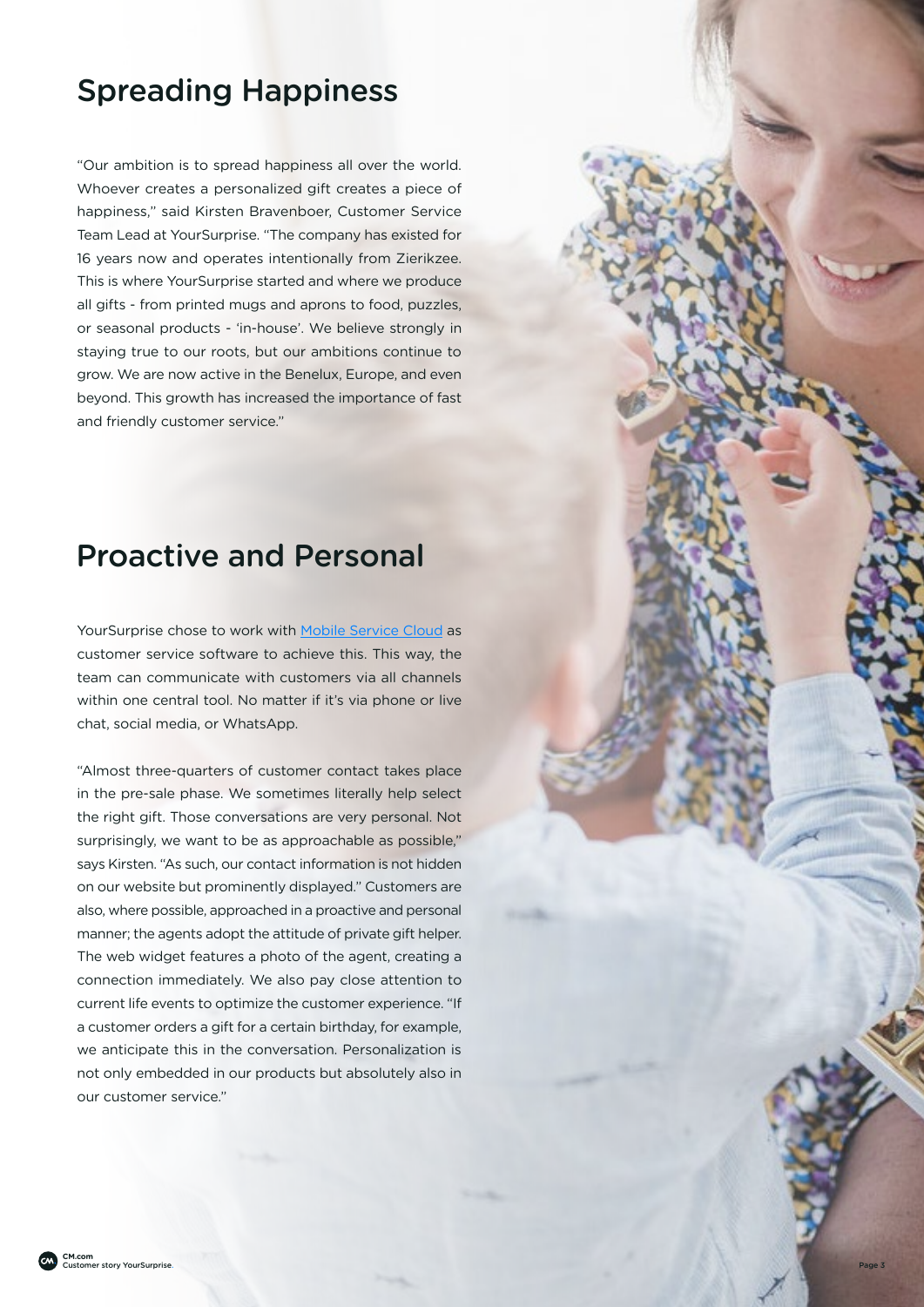YourSurprise and the Customer Service Team are continuously developing. They know how to meet the set SLA's internationally.



Founded in 2005





23 **Countries** 

+1500

Gifts



55 Agents



70 NPS score

There is more to it than helping customers personally and proactively. Customers also expect quick responses. YourSurprise strives to provide the best experience: personal, proactive, and fast. Even in November, one of the busiest months of the year, the customer service team responds within:



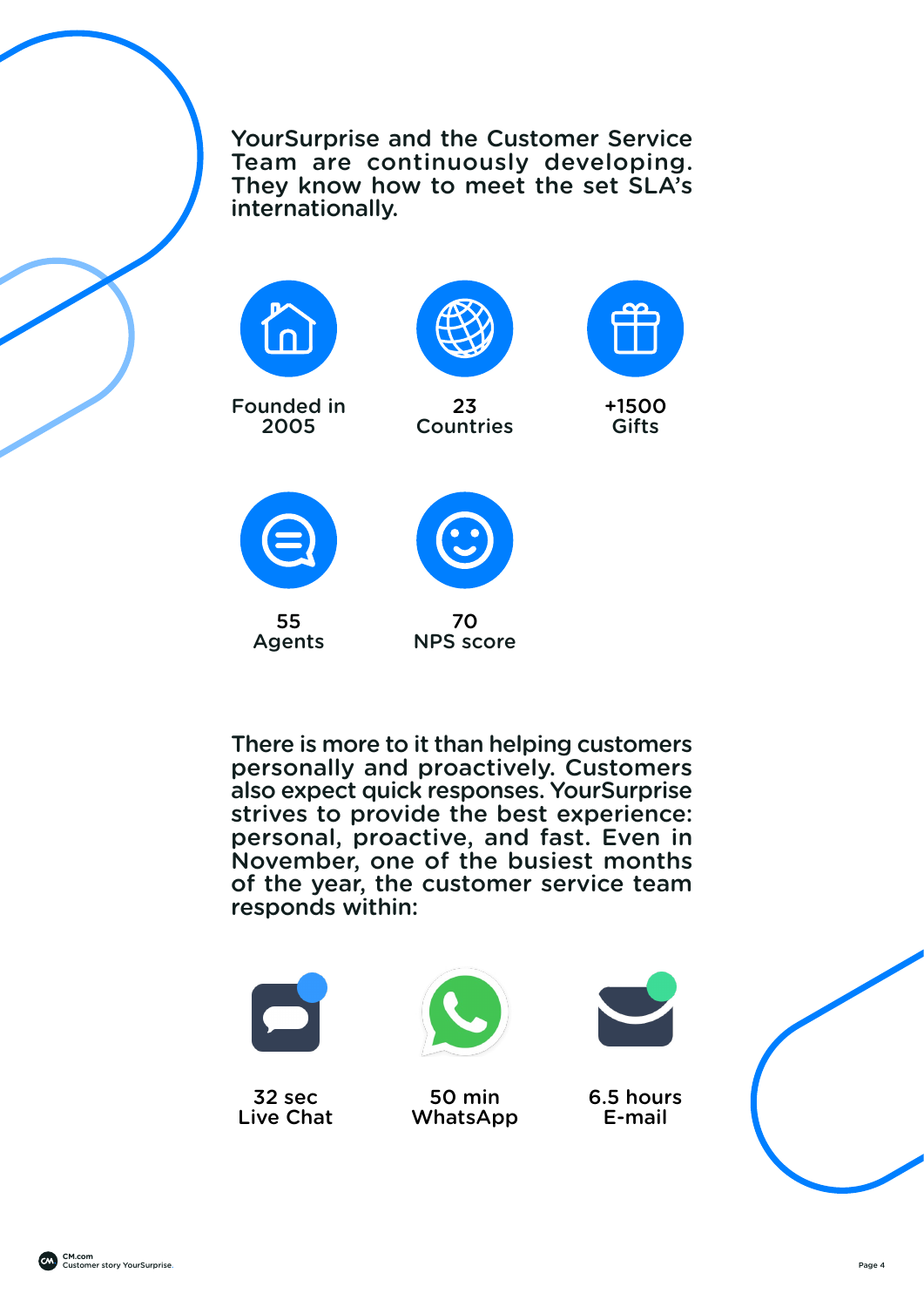#### Improved Customer Appreciation

Transparency is essential in customer contact. Customer service goes beyond helping customers to make a choice and dealing with any complaints afterward. The 55 agents at YourSurprise remain involved throughout the customer journey. "We contact customers personally if an order has been delayed either in our production process or during transport. Openness and honesty are key in our customer contact," Kirsten explains.

Customers appreciate the commitment and transparency. The agents often receive compliments on the excellent service. Moreover, research among customers worldwide has shown an NPS score of 70. A perfect score for global standards with which YourSurprise is satisfied but still sees room for improvement.

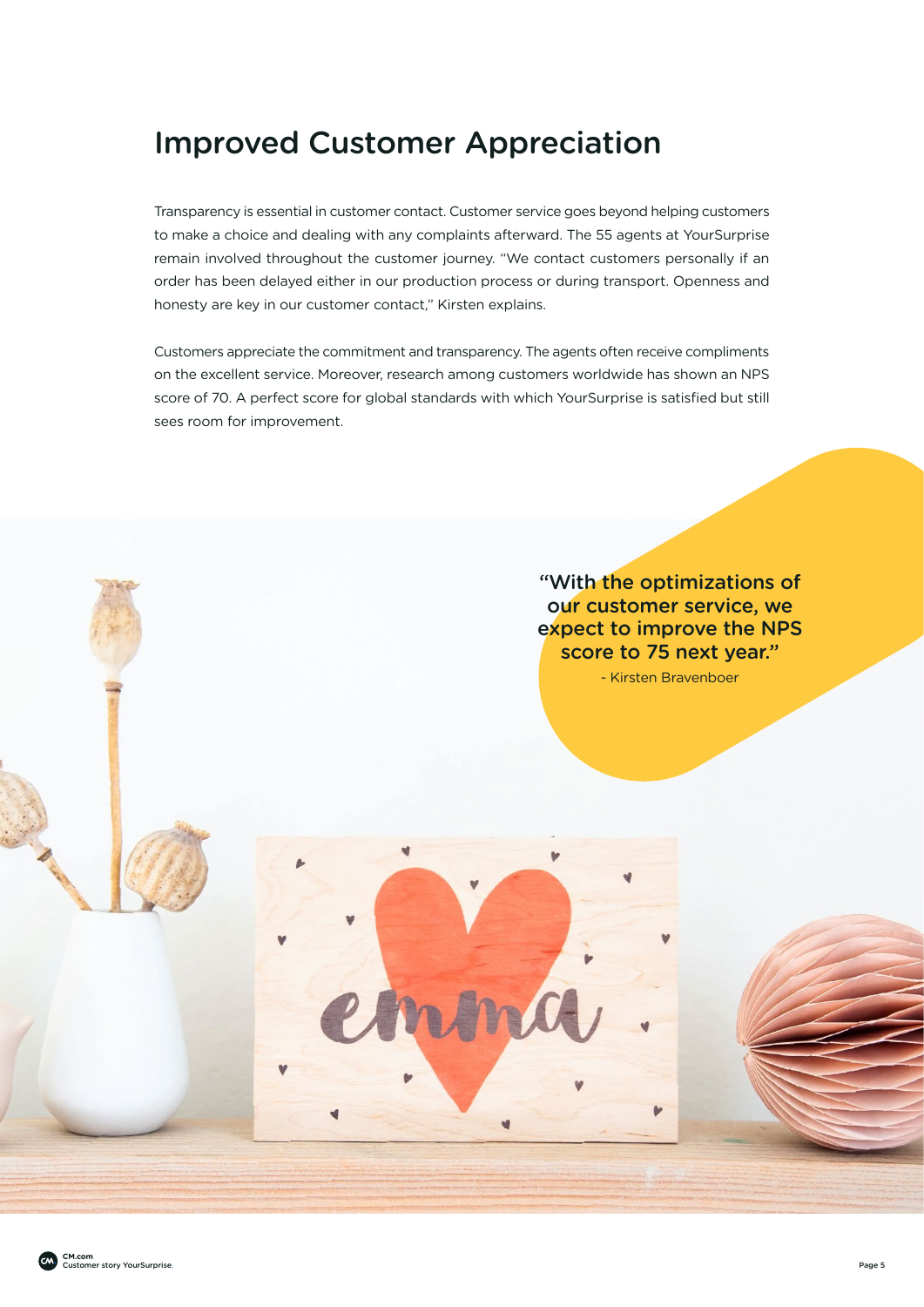#### More Revenue as a Result of Good Service

Customer engagement is paying off for YourSurprise. "We see the role of agents slowly shifting to sales support. Our agents are becoming better at guiding customers throughout their journey. In situations where products cannot be delivered, agents steer towards replacement instead of cancellation, preventing order loss and turnover loss while the customer is still well served."

In Mobile Service Cloud, a sale can be linked to a conversation and assigned to an agent. 'Win Messages' notify an agent that the customer they helped has placed an order. At YourSurprise, they include service contribution to sales in the monthly statistics meeting.

#### Sensing Culture

The 55 customer service agents are divided into teams to adapt service to the needs and preferences of consumers in 23 countries. Each team has its focus  $area:$ 

- B2B
- Dutch-speaking customers
- German & French-speaking regions
- All other countries

Within team four, they speak English and Italian, Spanish, Portuguese, and Finnish. "By native speakers," adds Kirsten. "That's the only way we can closely match the wishes and needs of customers from those specific countries and cultures. In some countries, you can be more casual in your communication than in others. You have to sense that."

#### Service via the Preferred Channels

As soon as a country's customers base grows large enough, we search for a native speaker. We also pay close attention to which means of communication work best in a particular region. For example, the German team has proportionately more incoming calls than the French team, where, for example - just as for the Dutch-speaking market - WhatsApp is preferred.

#### "It's essential to us that all communication, whether it's by phone, e-mail, chat, social media or WhatsApp, is managed from one central source."

Kirsten Bravenboer, Customer Service Team Lead YourSurprise

"We use Mobile Service Cloud for all communication, linked to our CRM system where we collect all customer information. Thanks to logging everything, no one can miss anything about a customer. All channels are complementary to each other, so we need to leverage them broadly and be consistent in our customer contact."

**CM.com**  Customer story YourSurprise. Page 6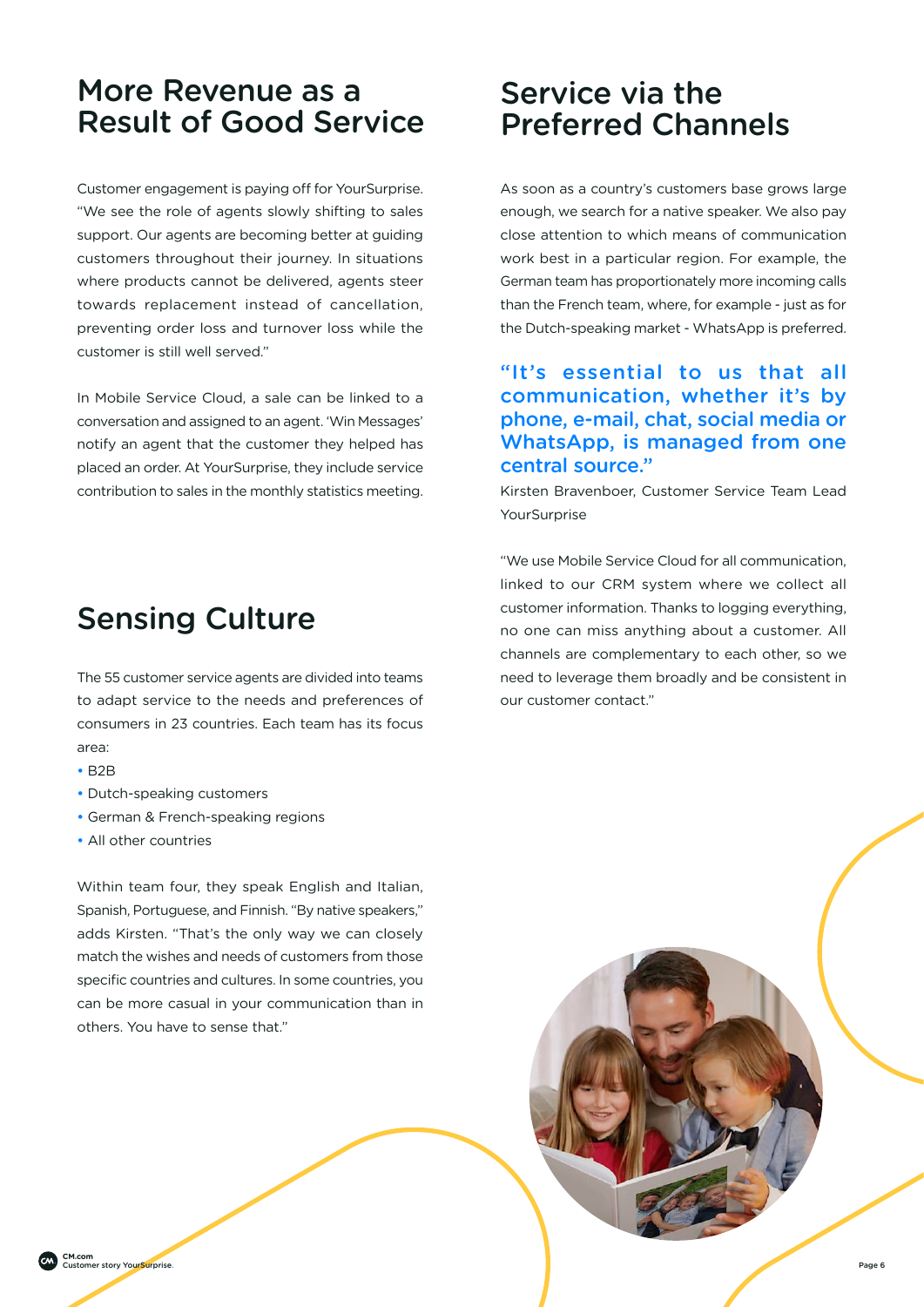### Staying Accessible

YourSurprise is continuously optimizing customer contact but now focuses primarily on healthily managing the (international) growth. "Of course, we keep a close eye on our KPIs. These are measured automatically in Mobile Service Cloud, which is very convenient. We also regularly ask our agents for feedback. How are they using the software? How can the process become even more efficient? What do they think of how YourSurprise has set up the communication process?

Especially now that we are growing internationally, we need to think carefully about how we can remain accessible and offer every customer a good customer service experience. With CM.com, we have the right partner to discuss and collaborate in our international growth."

#### Personal Contact vs. Chatbots

YourSurprise has several peak moments per year. The available agents work as efficiently as possible, and they scale up where necessary. Eventually, this will no longer be sufficient.

Together with CM.com, YourSurprise is exploring the possibilities. "We have always said that our customer service must remain personal. Contact with the customer is at the heart of our business. And chatbots? We always had our doubts. We set high standards for software. It must be perfect; without losing the personal touch. That is why we also require a seamless handover from a chatbot to a live agent to ensure a personal conversation. Personal customer contact remains an important cornerstone of our business. We want to ensure this at all times."

YourSurprise has chosen [Conversational AI Cloud](https://www.cm.com/conversational-ai-cloud/) to efficiently scale its customer service while ensuring personal contact and quality. When implementing this software, they will combine the chatbot with live communication.

Want to know more about the success of YourSurprise, or discuss the possibilities to improve your customer service? Our experts are ready to discuss your ambitions.

**[Customer Service Solutions](https://www.cm.com/departments/customer-service/) [Contact Us](https://www.cm.com/departments/customer-service/#4e2f17f2)**